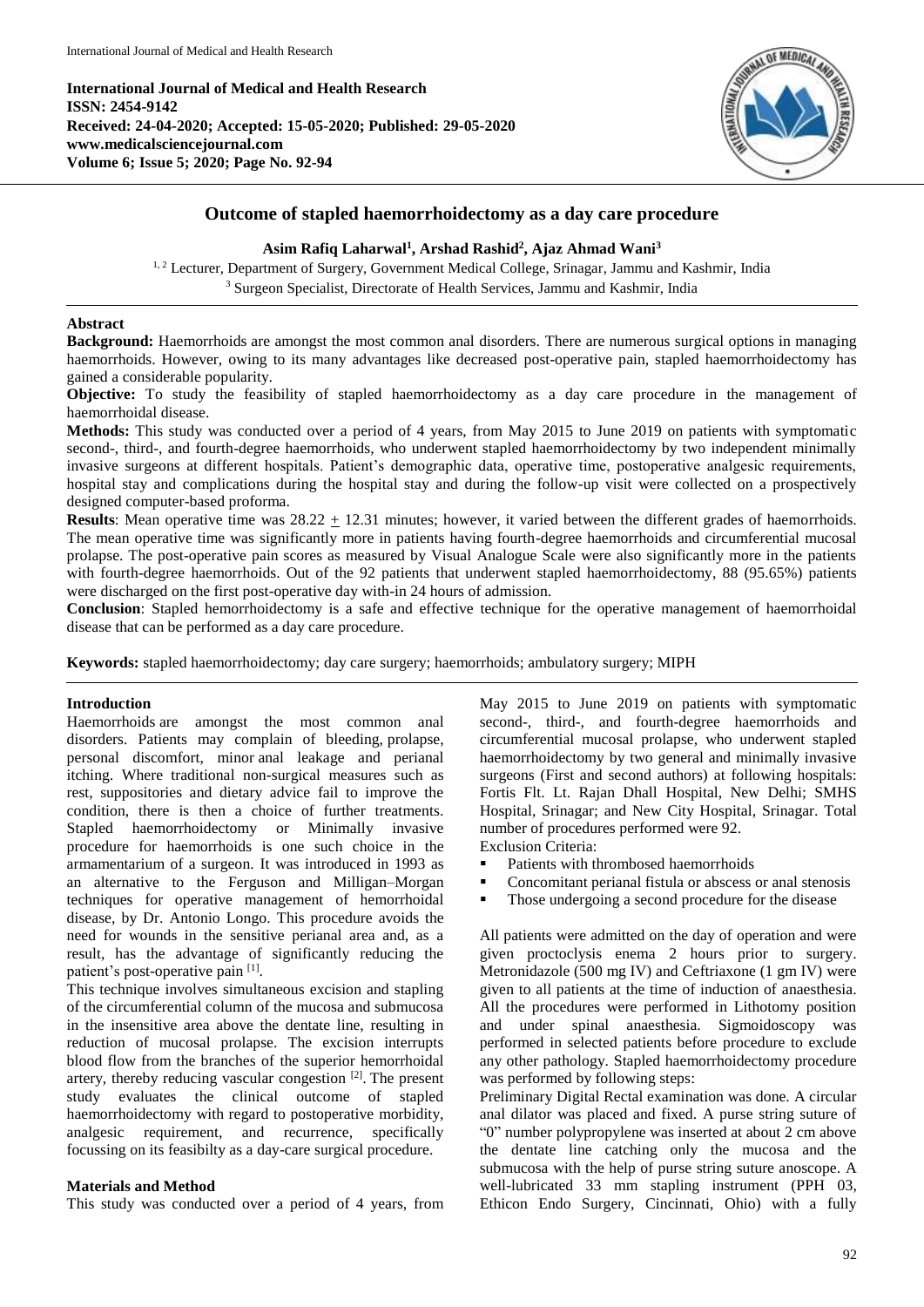opened position was then inserted and the anvil was positioned above the purse string. The purse string was snugged down on the shaft of the stapler and tied. The stapler was closed and held closed for 1 minute and then fired. In females, the posterior vaginal wall was checked before firing the stapler to prevent entrapment. The stapler was then fully opened with a pause of 30 seconds to its maximum and gently withdrawn. The stapled line was inspected for bleeding and any spurting point was oversewn with Vicryl 2-0. Doughnut was examined for its completeness and sent for histopathology. Small anal pack wrapped with Bactigras (chlorhexidine impregnated tulle gras) was placed which was removed invariably after 4 hours of the procedure.

Patient's demographic data, operative time, postoperative analgesic requirements, hospital stay and complications during the hospital stay and during the follow-up visit were collected on a prospectively designed computer-based proforma. The patient was permitted to take oral fluids after 6 h of surgery. Pain was assessed at 6 h, 12 h and 24 h, as per the Visual Analog Scale, and requirement of analgesia (both injectable and oral) was recorded. Inj. Diclofenac Sodium, 75 mg intramuscular, was administered to all patients who had a VAS score of more than 4 and oral NSAID (Aceclofenac 100mg plus Paracetemol 325) was given to others with VAS scores below that. Data analysis was performed with the program Statistical Package for

Social Sciences (SPSS Inc., Chicago, IL, USA).

All the procedures performed in this study were in accordance with the ethical standards of the 1964 Helsinki Declaration and its later amendments or comparable ethical standards. The respective Institutional Ethical Committees approved this study. All the subjects were fully informed about the purpose and nature of the study. A written and informed consent was obtained in the language they understood, and assurance regarding confidentiality was given. The study posed no financial burden on the participants.

### **Results**

During the study period a total of 106 patients of haemorrhoids were evaluated for operative treatment; out of which 14 were excluded (eight patients were having thrombosed piles, four were having a concomitant fistula-inano and two were undergoing a second procedure for the disease); and thus finally 92 were included in the study. The mean age of patients was  $46.39 + 12.31$  years. Sixty-three (68.47%) were females and rest were males. Twenty-six (28.26%) patients were having second-degree haemorrhoids, 42 (45.65%) were having third-degree haemorrhoids; and 24 (26.09%) patients were having fourth-degree haemorrhoids and circumferential mucosal prolapse. The most common symptom was bleeding from the anal opening during defecation.



**Fig 1:** Post-operative pain score in different groups of patients.

The mean operative time was  $28.22 \pm 12.31$  minutes; however, it varied between the different grades of haemorrhoids. The mean operative time was significantly more in patients having fourth-degree haemorrhoids and circumferential mucosal prolapse  $(37.41 \pm 6.28 \text{ minutes})$  as compared to those having second-degree haemorrhoids  $(22.19 \pm 8.86 \text{ minutes}, P < 0.05)$ . The post-operative pain scores as measured by Visual Analogue Scale were also significantly more in the patients with fourth-degree haemorrhoids [Figure 1]. with second-degree haemorroids;  $1.59 + 0.16$  doses in those with third-degree the in-hospital analgesic requirements also folllowed the same pattern [1.12  $\pm$  0.08 doses in patients haemorrhoids; and 2.31  $\pm$  0.49 doses in those with fourth-degree haemorroids;  $P < 0.05$ )]. Out of the 92 patients that underwent stapled haemorrhoidectomy, 88 (95.65%) patients were discharged

on the first post-operative day with-in 24 hours of admission; and three on the second post-operative day, and one on the third post-operative day. A total of four (4.35%) complications were noted – three  $(3.26%)$  of our patients complained of excruciating pain during defecation, however they all responded to oral analgesics and topical diltiazim 2%. One of our patients (1.09%) developed bleeding in the postoperative period, which required re-intervention and was managed by under-running the bleeder from the stapleline with sutures. The median follow-up of the patients is 36 months and we have not encountered any recurrence or other long-term complication like stricture till now.

### **Discussion**

To the serious and dedicated surgeon, it would be unthinkable to expect a career without being competent